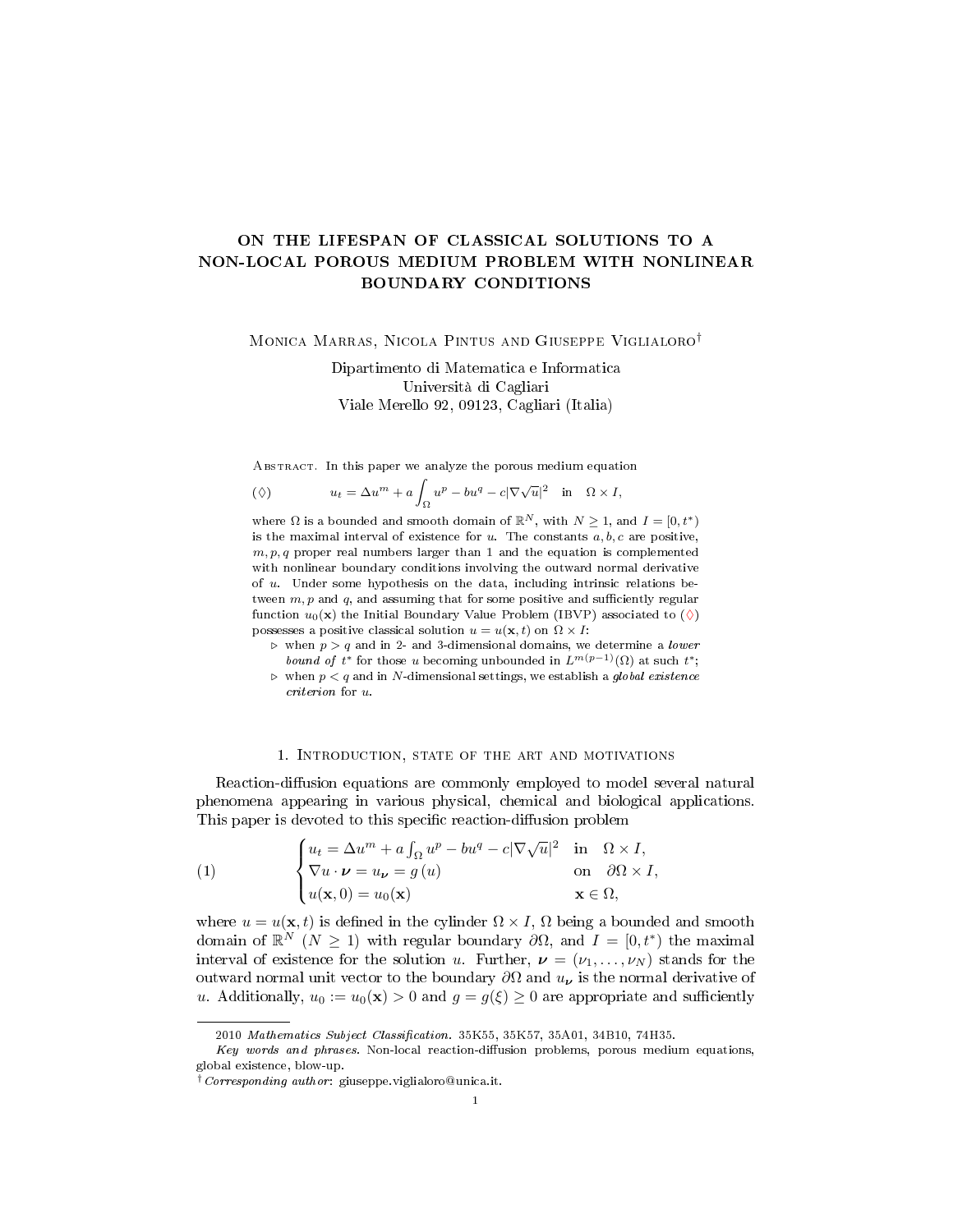smooth functions of, respectively,  $\mathbf{x} \in \Omega$  and  $\xi \geq 0$ , a, b, c arbitrarily positive constants, whilst  $m, p, q > 1$  are proper reals related one to the other.

Beyond problems arising in the mathematical models for gas or fluid flow in porous media (see  $\lceil 3 \rceil$  and  $\lceil 30 \rceil$ ), the formulation in  $\lceil 1 \rceil$  also describes (see  $\lceil 9 \rceil$  and [\[29\]](#page-12-1)) the evolution of some biological population u (cells, bacteria, etc.) at some time t and position x which lives in a certain domain  $\Omega$  and whose growth is induced by the law  $a \int_{\Omega} u^p - bu^q - c|\nabla \sqrt{u}|^2$  (positive addends essentially represent sources which increase the energy of the system and stimulate the occurrence of an uncontrolled increasing of  $u$  through the time, whereas negative ones have a damping/absorption effect, absorb the energy and, so, contrast the power of the source terms); precisely, the term  $\Delta u^m$  idealizes the spread of the population, the parameter  $m > 1$  indicating the speed of propagation/displacement, the non-local parameter  $m > 1$  indicating the speed of propagation/displacement, the non-local<br>term  $+a \int_{\Omega} u^p$  the births of the species and  $-bu^q - c|\nabla \sqrt{u}|^2$  counts, respectively, its natural and the accidental deaths. Moreover, the assumption  $u_{\nu} = g(u) \ge 0$  on the boundary virtually models an incoming flux of the population  $u$ ; in a particular way, since realistically to a low (high) concentration of  $u$  on the boundary corresponds a low (high) incoming flux,  $g$  will be taken from a set including increasing functions. (For interested readers, we mention the contributions [\[1,](#page-11-2) [17,](#page-11-3) [18,](#page-11-4) [31,](#page-12-2) [32,](#page-12-3) [33,](#page-12-4) [34\]](#page-12-5), where reactions terms similar to that in  $(1)$  have been also employed in chemotaxis models.)

Coming back to the mathematical analysis of our problem, some general results concerning existence of local or global solutions (i.e., respectively,  $I = [0, t^*)$ ,  $t^*$  finite or  $I = [0, \infty)$ , have been already studied in the literature for a class of reaction-diffusion models, where the first equation of [\(1\)](#page-0-1) reads  $\tau u_t = \nabla \cdot A(\mathbf{x}, t, u, \nabla u)$  +  $B(\mathbf{x}, t, u, \nabla u)$ , A and B verifying some standard ellipticity behaviors as well as growth assumptions (we refer, for instance, to [\[10,](#page-11-5) [11,](#page-11-6) [12,](#page-11-7) [25\]](#page-12-6) for the case  $\tau = 1$ and [\[24\]](#page-12-7) for  $\tau = 0$ ). In particular, as to the questions concerning existence of classical solutions to the previous equation and/or their nonnegativity (through applications of maximum principles), some results for the case  $\tau = 1$  can preserved if so called "non-degenerate" data  $u_0$  are considered (see [\[30,](#page-12-0) §3.1 and §3.2]).

Despite a deep research, to the best of our knowledge the problems on the existence and regularity of solutions to [\(1\)](#page-0-1) are not directly indicated in the present literature. For this reason, in this investigation we abstain from such an analysis, but rather we follow the same approach used in largely cited papers (see, for instance,  $[20, 21, 23, 26, 27]$  $[20, 21, 23, 26, 27]$  $[20, 21, 23, 26, 27]$  $[20, 21, 23, 26, 27]$  $[20, 21, 23, 26, 27]$  $[20, 21, 23, 26, 27]$  $[20, 21, 23, 26, 27]$  $[20, 21, 23, 26, 27]$  $[20, 21, 23, 26, 27]$  and references therein) where nonnegative *classical so*lutions are a priori assumed to exist for a period of time but, also, the may become unbounded at some finite time  $t^*$ . In particular, in [\[30,](#page-12-0) §1] a discussion on the Porous Medium Equation,  $u_t = \Delta u^m$ , and the Signed Porous Medium Equation,  $u_t = \Delta(|u|^{m-1}u)$ , is carried out: in agreement with our purpose, we indicate that the default setting of the first case includes only nonnegative solutions.

As to well established results, there exists an important number of papers concerning variants of the IBVP [\(1\)](#page-0-1), some of which dealing with properties of classical solutions: global and/or local existence, lower and upper bound of blow-up time, blow-up rates and/or asymptotic behavior. In particular, we collect the following results: **I**)  $m = 1$ ,  $b = c = 0$  and  $\int_{\Omega} u^p$  replaced with  $u^p$ , for  $p > 1$ . When  $\Omega$  is a bounded and smooth domain of  $\mathbb{R}^3$  and Dirichlet boundary conditions are assigned (i.e.  $u(\mathbf{x}) = 0$  for  $\mathbf{x} \in \partial \Omega$ ), in [\[21\]](#page-12-9) a lower bound for the blow-up time of solutions, if blow-up occurs, is derived, and [\[22\]](#page-12-13) essentially deals with blow-up and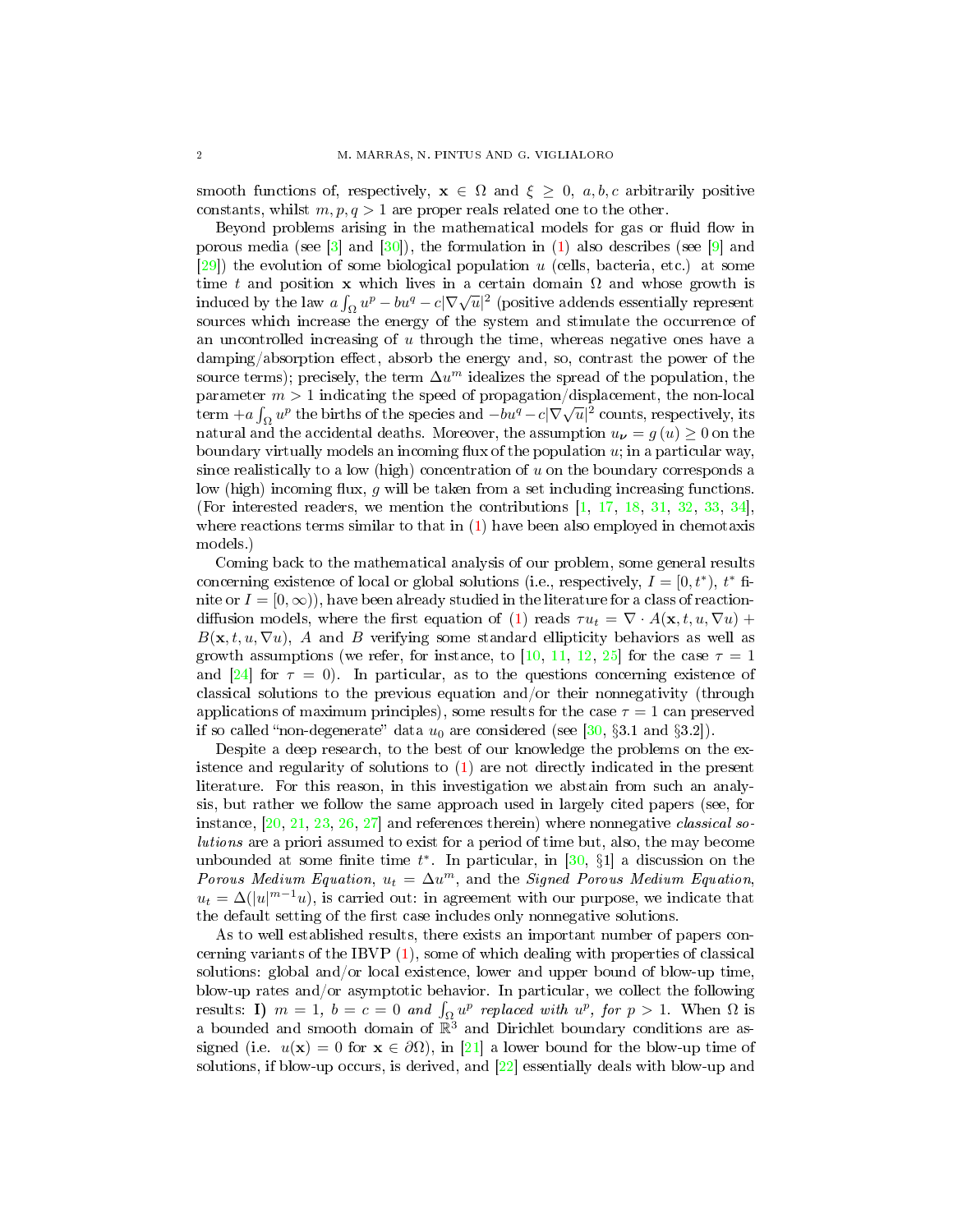global existence questions for the same problem in the  $N$ -dimensional setting, with  $N \geq 2$ , and endowed with Robin boundary conditions (i.e.  $u_{\nu} = -hu, h > 0$ , on  $\partial\Omega$ ). II)  $m>1$ ,  $b=c=0$  and  $\int_{\Omega} u^p$  replaced with  $u^p$ , for  $p>1$ . For  $\Omega=\mathbb{R}^N$ ,  $N \geq 1$ , in [\[6\]](#page-11-8), [\[7\]](#page-11-9) and [\[13\]](#page-11-10) it is shown that for  $1 \lt p \leq m + (2/N)$  the problem has no global positive solution, whilst for  $p > m + (2/N)$  there exist initial data  $u_0$  emanating global solutions. When  $\Omega$  is a bounded and smooth domain of  $\mathbb{R}^N$ ,  $N \geq 1$ , and under Dirichlet boundary conditions, in [\[5\]](#page-11-11) is proved that for  $1 < p < m$  the problem admits global solutions for all  $u_0$  such that  $u_0^{m-1} \in H_0^1(\Omega)$ , while for  $m < p < m(1 + (2/N)) + (2/N)$  specific initial data produce unbounded solutions. III)  $m > 1$ ,  $a = 0$  and  $-b \int_{\Omega} u^q - c |\sqrt{u}|^2$  replaced with  $+u^p - u^{\mu} |\nabla u^{\alpha}|^q$ , with  $p, q, \alpha \geq 1$  and  $\mu \geq 0$ . With  $\Omega$  bounded and smooth in  $\mathbb{R}^N$ ,  $N \geq 1$ , and under Dirichlet boundary conditions, in  $[2]$  the authors treat the existence of the so called *admissible solutions* and show that they are globally bounded if  $p < \mu + mq$ or  $m < p = \mu + mq$ , as well as the existence of blowing up admissible solutions, under the complementary condition  $1 \leq \mu + mq < p$ . IV)  $m > 1$ ,  $b = c = 0$  and  $+a\int_{\Omega} u^p$  replaced with  $+u^p\int_{\Omega} u^q$ , with  $p, q > 1$ . In a bounded and smooth domain  $\Omega$  of  $\mathbb{R}^3$  and under Robin boundary conditions, a lower bound for the blow-up time if the solution blows up is determined under the assumption  $p + q > m > 1$ whilst conditions which ensure that the blow-up does not occur are also presented if  $p + q \le m$  (see [\[15\]](#page-11-13)). V)  $m = 1$  and  $c = 0$ , with  $p, q > 1$ . In a bounded and smooth domain  $\Omega$  of  $\mathbb{R}^3$  and under proper nonlinear boundary conditions, in [\[16\]](#page-11-14) a lower bound for the blow-up time if the solution blows up is determined under the assumption  $p > q$ . VI)  $m > 1$ ,  $b = c = 0$  and  $p \ge 0$ . In a bounded and smooth domain  $\Omega$  of  $\mathbb{R}^N$ ,  $N \geq 1$ , and under Dirichlet boundary conditions, classical nonnegative solutions which are global or blow up in finite time are derived for any  $0 \le u_0 \in C^{2+\alpha}(\Omega) \cap C^0(\overline{\Omega})$ , for some  $0 < \alpha < 1$ , provided some compatibility conditions and assumptions on the data are given (see [\[14\]](#page-11-15)). VII)  $m = 1, c = 0$ and  $p, q \geq 1$ . In a bounded and smooth domain  $\Omega$  of  $\mathbb{R}^N, N \geq 1$ , and under various boundary conditions, in [\[35\]](#page-12-14) for any compatible  $0 \leq u_0 \in C^1(\overline{\Omega})$  classical nonnegative solutions which are global are attained if  $p < q$ , whereas for  $p > q$  blowing up ones are detected (see also [\[28\]](#page-12-15)).

Motivated by the discussion so far presented, aim of the present research is expanding the underpinning theory of the mathematical analysis of problem [\(1\)](#page-0-1), which is not included in the above cases. In particular, the aforementioned state of the art inspires our work, and even if we will use some ideas employed in those items to address our statements, some further derivations will be necessarily required; moreover we do not restrict to prove our main theorems but we complement the general presentation of the manuscript by means of remarks and discussions.

To be precise, our contribution includes an analysis for the maximal interval  $I = [0, t^*)$  of existence for classical solutions u (in the sense of the Definition  $\mathcal{CS}$  $\mathcal{CS}$  $\mathcal{CS}$ given in  $\S2$  $\S2$  below) to system [\(1\)](#page-0-1), where  $t^*$  plays the role of the unknown and obeys the following *extensibility criterion* ([\[4,](#page-11-16) [10\]](#page-11-5)): either  $t^* = +\infty$ , so that u remains bounded for all  $\mathbf{x} \in \Omega$  and all time  $t > 0$  and  $I = (0, \infty)$ , or  $t^*$  is finite (blow-up time), so that u exists only in  $I = (0, t^*)$  and  $||u(\cdot, t)||_{L^\infty(\Omega)} \nearrow +\infty$  as  $t \searrow t^*$ .

Thereof, we prove three theorems which provide its estimates or its precise value; they are discussed in details in  $\S3$ , whilst now they are briefly summarized as follows:

• Lower bound of  $t^*$  in  $\mathbb{R}^3$  and  $\mathbb{R}^2$ : Theorem [3.1](#page-4-1) and Theorem [3.2.](#page-7-0) If for  $p > q > \frac{3}{2}, 2 < m < \frac{8}{5-p}$  with  $\frac{3}{2} < p < 5, m > 2$  with  $p \ge 5, g(u)$  behaving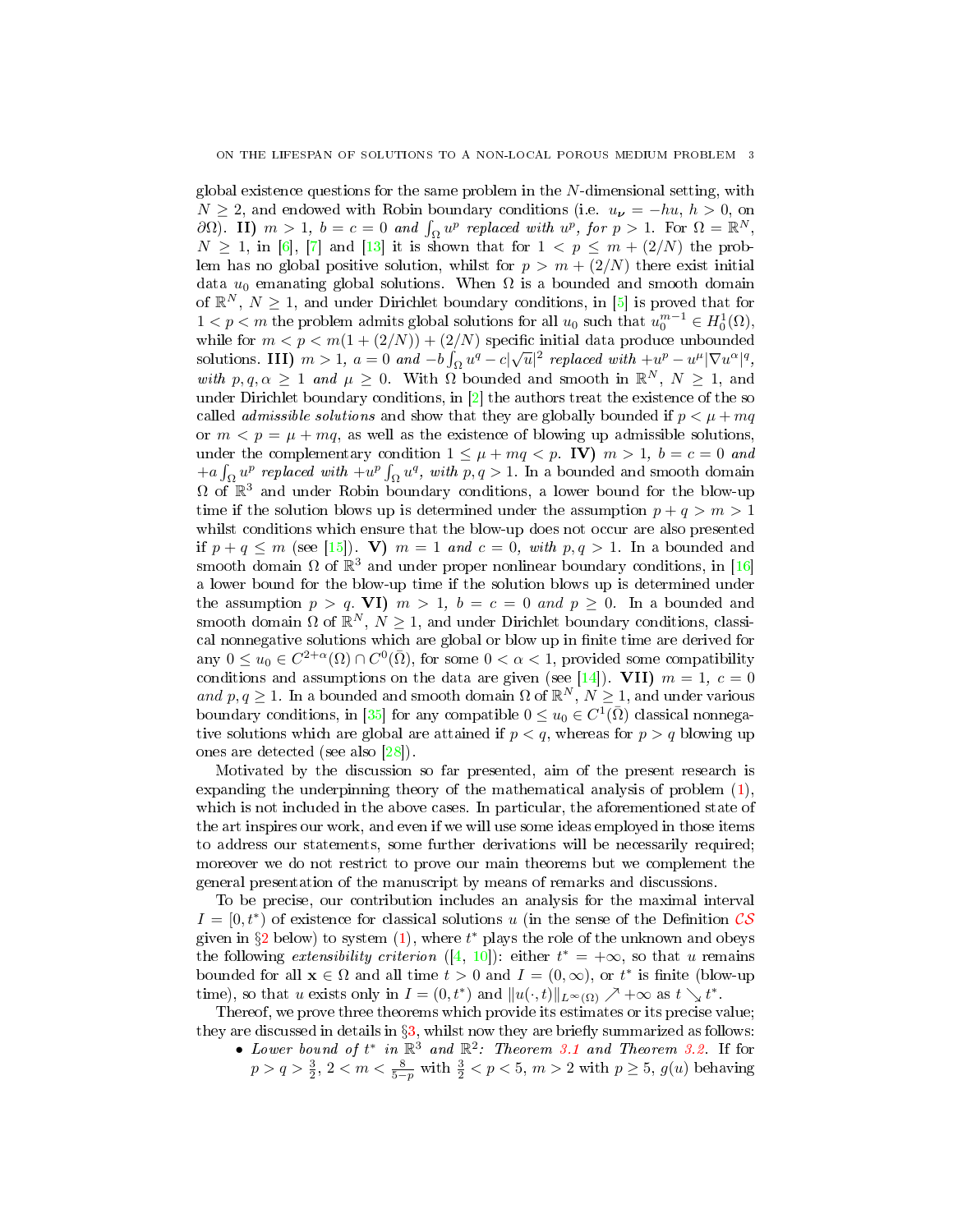as  $u^{\frac{m(p-1)}{4}-m+2}$  and  $u_0$  sufficiently regular problem [\(1\)](#page-0-1) admits a positive classical solution u which becomes unbounded in  $L^{m(p-1)}(\Omega)$  at some finite time  $t^*$ , then there exists a computable  $T > 0$  such that  $t^* \geq T$ .

• Criterion for global existence in  $\mathbb{R}^N$ ,  $N \geq 1$ : Theorem [3.3.](#page-8-0) If for  $q > p > 0$  $m > 1, 2p < m + q, g(u)$  behaving as  $u^{p-m+1}$  and  $u_0$  sufficiently regular problem [\(1\)](#page-0-1) admits a positive classical solution u, then holds that  $t^* = \infty$ .

### 2. Assumptions, definitions and preparatory lemmas

<span id="page-3-1"></span>In this section we fix crucial hypothesis and lemmas which will be considered through the paper in the proofs of the main theorems. This preparatory material is herein presented according to our purposes.

<span id="page-3-2"></span>**Assumption** A. For any  $N \geq 1$ ,  $\Omega$  is a bounded and smooth domain of  $\mathbb{R}^N$ , starshaped, convex in two orthogonal directions and such that, for some origin inside  $\mathbf{x}_0$ , its geometry is characterized by

$$
\rho_0 := \min_{\partial\Omega} ((\mathbf{x} - \mathbf{x}_0) \cdot \boldsymbol{\nu}) \quad and \quad d := \max_{\overline{\Omega}} |\mathbf{x} - \mathbf{x}_0|.
$$

<span id="page-3-0"></span>**Definition** CS. A classical solution to problem [\(1\)](#page-0-1) is a positive function  $u \in$  $C^{2,1}(\Omega\times(0,t^*))\cap C^{1,0}(\bar{\Omega}\times[0,t^*))$  which satisfies [\(1\)](#page-0-1), for some  $0 < t^* \leq +\infty$ .

<span id="page-3-3"></span>**Definition** D. For any  $p > \frac{3}{2}$  and  $m > 2$ , let  $t^* > 0$  finite. We say that a nonnegative function  $V \in C^0(\bar{\Omega} \times (0,t^*))$  blows up in  $L^{m(p-1)}(\Omega)$ -norm at finite time  $t^*$  if

<span id="page-3-4"></span>
$$
\lim_{t \to t^*} \int_{\Omega} V^{m(p-1)} = \infty.
$$

**Lemma 2.1.** Let  $\Omega$  be a domain satisfying [A](#page-3-2)ssumption A. For any positive function  $V \in C^1(\overline{\Omega})$  and  $\lambda \geq 1$ , we have

(2) 
$$
\int_{\partial\Omega} V^{\lambda} \leq \frac{N}{\rho_0} \int_{\Omega} V^{\lambda} + \frac{d\lambda}{\rho_0} \int_{\Omega} V^{\lambda - 1} |\nabla V|.
$$

Moreover for every arbitrary  $\epsilon > 0$  we also have that:  $\triangleright$  If  $N = 2$ 

<span id="page-3-6"></span>(3) 
$$
\int_{\Omega} V^{\frac{3}{2}\lambda} \leq \frac{\sqrt{2}}{2\rho_0} \Big[ \Big( \int_{\Omega} V^{\lambda} \Big)^{\frac{3}{2}} + \frac{d + \rho_0}{2\epsilon^2} \Big( \int_{\Omega} V^{\lambda} \Big)^2 + \frac{(d + \rho_0) \epsilon^2}{2} \int_{\Omega} |\nabla V^{\frac{\lambda}{2}}|^2 \Big];
$$
  
\n
$$
\triangleright \text{ If } N = 3
$$
  
\n(4) 
$$
\int_{\Omega} V^{\frac{3}{2}\lambda} \leq \sqrt{2} \Big[ \left( \frac{3}{2\rho_0} \right)^{\frac{3}{2}} \Big( \int_{\Omega} V^{\lambda} \Big)^{\frac{3}{2}} + \frac{1}{4\epsilon^3} \left( 1 + \frac{d}{\rho_0} \right)^{\frac{3}{2}} \Big( \int_{\Omega} V^{\lambda} \Big)^3 + \frac{3}{4} \left( 1 + \frac{d}{\rho_0} \right)^{\frac{3}{2}} \epsilon \int_{\Omega} |\nabla V^{\frac{\lambda}{2}}|^2 \Big].
$$

<span id="page-3-5"></span>*Proof.* For the proofs see [\[19\]](#page-12-16) and [\[31,](#page-12-2) Lemma 3.2].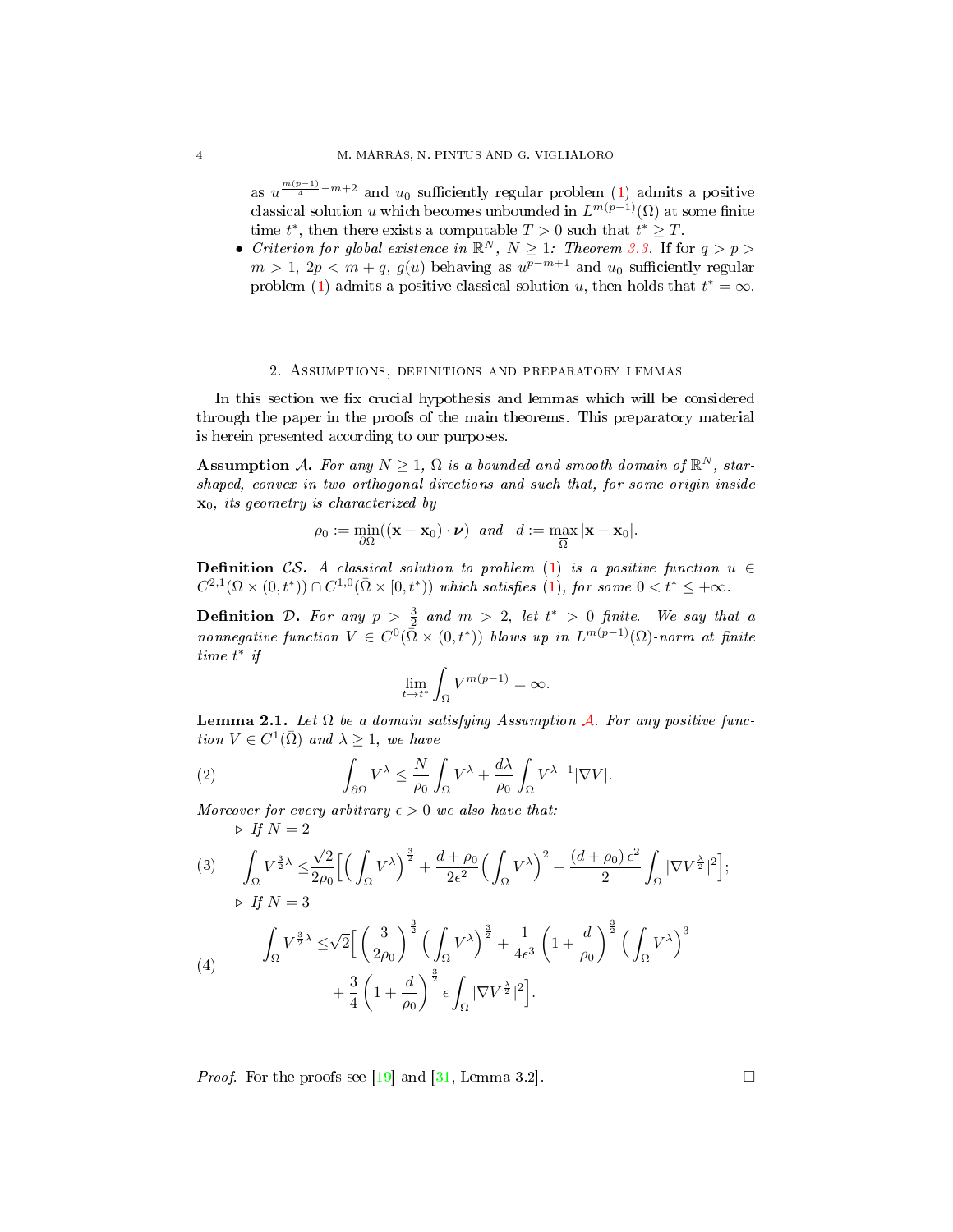### 3. Analysis and proofs of the main results

<span id="page-4-0"></span>After the preparations in  $\S2$ , we are in the position to demonstrate the theorems whose general overviews were summarized in §[1.](#page-0-2)

 $3.1.$  Lower bounds of the blow-up time. The first theorem is concerned with lower bounds of the blow-up time  $t^*$ , through which is identified the maximal interval I where solutions to system  $(1)$  are defined. We are not aware of general results indicating assumptions on the data which straightforwardly infer the existence of unbounded solutions to such a system; nevertheless, in the spirit of the results dis-cussed in §[1](#page-0-2), for which blow-up may manifest for large initial data  $u_0(\mathbf{x})$  and high effects of source (coefficient p), or low absorption or/and diffusion (coefficient q or/and m), we understand that also in view of the incoming flow of the population  $u$ , it seems reasonable to expect scenarios where unbounded solutions may appear.

<span id="page-4-1"></span>**Theorem 3.1.** Let  $\Omega$  be a domain of  $\mathbb{R}^3$  satisfying [A](#page-3-2)ssumption A,  $a, b, c, k > 0$ and  $q > \frac{3}{2}$ . Moreover for any  $p > q$  and

(5) 
$$
\begin{cases} m \in (2, \frac{8}{5-p}) & \text{for } \frac{3}{2} < p < 5, \\ m \in (2, \infty) & \text{for } p \ge 5, \end{cases}
$$

let  $g = g(\xi)$  be a continuous function such that  $0 \leq g(\xi) \leq k\xi^{\beta}$ , for  $\xi \geq 0$  and  $\beta = \frac{m(p-1)}{4} - m + 2 > 0$ . If u is a classical solution, in the sense of Definition [CS](#page-3-0), to [\(1\)](#page-0-1) emanating from a positive initial data  $u_0 := u_0(\mathbf{x}) \in C^{2+\alpha}(\Omega) \cap C^1(\overline{\Omega}),$  for some  $0 < \alpha < 1$  and such that  $\nabla u_0 \cdot \boldsymbol{\nu} = g(u_0)$  on  $\partial \Omega$ , which additionally complies with [D](#page-3-3)efinition  $\mathcal{D}$ , then there exist computable constants  $c_1 > 0$  and  $c_5 > 0$  such that for  $\varphi(0) = \int_{\Omega} u_0^{m(p-1)} > 0$ 

$$
t^* \ge \frac{1}{2c_1} \log \left( 1 + \frac{c_1}{c_5} \varphi^{-2}(0) \right) =: T.
$$

In particular  $I = [0, t^*) \supseteq [0, T)$ .

*Proof.* If u is a positive classical solution of [\(1\)](#page-0-1) defined in  $\Omega \times (0, t^*)$  and satisfying  $u_{\nu} = g(u)$  on  $\partial \Omega$ , by setting  $s = p - 1$  and using the integration by parts formula, the evolution in time of  $t \mapsto \int_{\Omega} u^{ms}$  fulfills for all  $t \in (0, t^*)$ 

$$
\frac{d}{dt} \int_{\Omega} u^{ms} = ms \int_{\Omega} u^{ms-1} \left[ \Delta u^m + a \int_{\Omega} u^p - bu^q - c |\nabla \sqrt{u}|^2 \right]
$$

$$
= m^2 s \int_{\partial \Omega} u^{ms+m-2} u_{\nu} - m^2 s (ms-1) \int_{\Omega} u^{ms+m-3} |\nabla u|^2
$$

$$
+ a ms \int_{\Omega} u^{ms-1} \int_{\Omega} u^p - b ms \int_{\Omega} u^{ms+q-1} - cms \int_{\Omega} u^{ms-1} |\nabla \sqrt{u}|^2.
$$

Since by the Hölder inequality (recall  $p > \frac{3}{2}$  and  $m > 2$ ) we have that

$$
\int_{\Omega} u^{ms-1} \int_{\Omega} u^p \le \left( \int_{\Omega} u^{s(m+1)} \right)^{\frac{ms-1}{s(m+1)}} \left( \int_{\Omega} u^{s(m+1)} \right)^{\frac{s+1}{s(m+1)}} |\Omega| \quad \text{for all} \quad t \in (0, t^*),
$$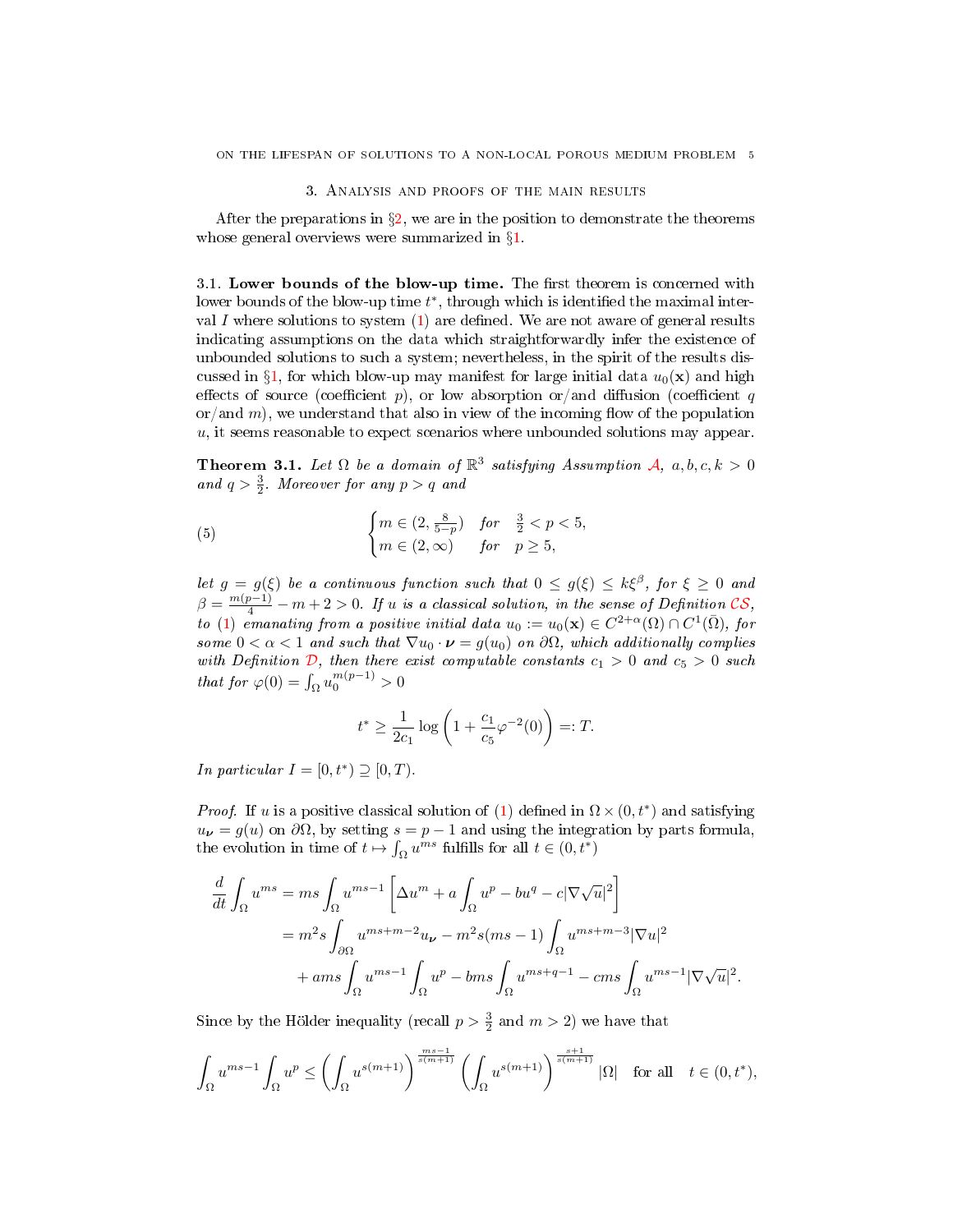from assumption  $0 \le g(u) \le ku^{\beta}$ ,  $u > 0$ , and the pointwise identity  $|\nabla \sqrt{u}|^2 =$ 1  $\frac{1}{4u}|\nabla u|^2$ , we get neglecting the nonpositive term  $-m^2s(ms-1)\int_{\Omega}u^{ms+m-3}|\nabla u|^2$ 

$$
\frac{d}{dt} \int_{\Omega} u^{ms} \leq m^2 s k \int_{\partial \Omega} u^{ms+m-2+\beta} + ams |\Omega| \int_{\Omega} u^{s(m+1)} \n-bms \int_{\Omega} u^{ms+q-1} - \frac{cm s}{4} \int_{\Omega} u^{ms-2} |\nabla u|^2 \quad \text{for all } t \in (0, t^*).
$$

For the value of  $\beta$  as in our assumptions, the above relations reads

<span id="page-5-0"></span>(6) 
$$
\frac{d}{dt} \int_{\Omega} u^{ms} \leq m^2 s k \int_{\partial \Omega} u^{\frac{5}{4}ms} + a ms |\Omega| \int_{\Omega} u^{s(m+1)} -b ms \int_{\Omega} u^{ms+q-1} - \frac{cm s}{4} \int_{\Omega} u^{ms-2} |\nabla u|^2 \text{ for all } t \in (0, t^*),
$$

so that [\(2\)](#page-3-4) with  $\lambda = \frac{5}{4}ms > 1$  and  $V = u$  provides

$$
\int_{\partial\Omega} u^{\frac{5}{4}ms} \leq \frac{3}{\rho_0} \int_{\Omega} u^{\frac{5}{4}ms} + \frac{5msd}{4\rho_0} \int_{\Omega} u^{\frac{5}{4}ms-1} |\nabla u| \quad \text{for all } t \in (0, t^*),
$$

and by plugging this gained estimate into  $(6)$ , one achieves for all  $t \in (0, t^*)$ 

<span id="page-5-1"></span>
$$
\frac{d}{dt} \int_{\Omega} u^{ms} \leq m^2 s k \left[ \frac{3}{\rho_0} \int_{\Omega} u^{\frac{5}{4}ms} + \frac{5msd}{4\rho_0} \int_{\Omega} u^{\frac{5}{4}ms - 1} |\nabla u| \right] + ams |\Omega| \int_{\Omega} u^{s(m+1)} - bms \int_{\Omega} u^{ms+q-1} - \frac{cms}{4} \int_{\Omega} u^{ms-2} |\nabla u|^2.
$$

On the other hand, applications of the Hölder and the Young inequalities allow us to control some terms in [\(7\)](#page-5-1). Precisely for all  $t \in (0, t^*)$  holds that

<span id="page-5-3"></span>
$$
\int_{\Omega} u^{\frac{5}{4}ms} \leq \frac{1}{2} \int_{\Omega} u^{\frac{3}{2}ms} + \frac{1}{2} \int_{\Omega} u^{ms},
$$
\n
$$
\int_{\Omega} u^{ms+q-1} \geq |\Omega|^{\frac{1-q}{ms}} \Big( \int_{\Omega} u^{ms} \Big)^{\frac{ms+q-1}{ms}},
$$
\n
$$
\int_{\Omega} u^{\frac{5}{4}ms-1} |\nabla u| = \frac{2}{ms} \int_{\Omega} u^{\frac{3}{4}ms} |\nabla u^{\frac{ms}{2}}| \leq \frac{1}{2\epsilon_1} \int_{\Omega} u^{\frac{3}{2}ms} + \frac{2\epsilon_1}{m^2 s^2} \int_{\Omega} |\nabla u^{\frac{ms}{2}}|^2,
$$
\n
$$
\int_{\Omega} u^{s(m+1)} = \int_{\Omega} u^{3s} u^{ms-2s} \leq \frac{2}{m} \int_{\Omega} u^{\frac{3ms}{2}} + \frac{m-2}{m} \int_{\Omega} u^{ms},
$$

which infer through  $(7)$  and on the entire interval  $(0, t^*)$ 

<span id="page-5-2"></span>
$$
\frac{d}{dt} \int_{\Omega} u^{ms} \leq m^2 s k \frac{3}{2\rho_0} \left[ \int_{\Omega} u^{\frac{3}{2}ms} + \int_{\Omega} u^{ms} \right] \n+ m^2 s k \frac{5m ds}{4\rho_0} \left[ \frac{1}{2\epsilon_1} \int_{\Omega} u^{\frac{3}{2}ms} + \frac{2\epsilon_1}{m^2 s^2} \int_{\Omega} |\nabla u^{\frac{ms}{2}}|^2 \right] \n+ ams |\Omega| \left[ \frac{2}{m} \int_{\Omega} u^{\frac{3}{2}ms} + \frac{m-2}{m} \int_{\Omega} u^{ms} \right] \n- bms |\Omega|^{\frac{1-q}{ms}} \left( \int_{\Omega} u^{ms} \right)^{\frac{ms+q-1}{ms}} - \frac{cms}{4} \int_{\Omega} u^{ms-2} |\nabla u|^2.
$$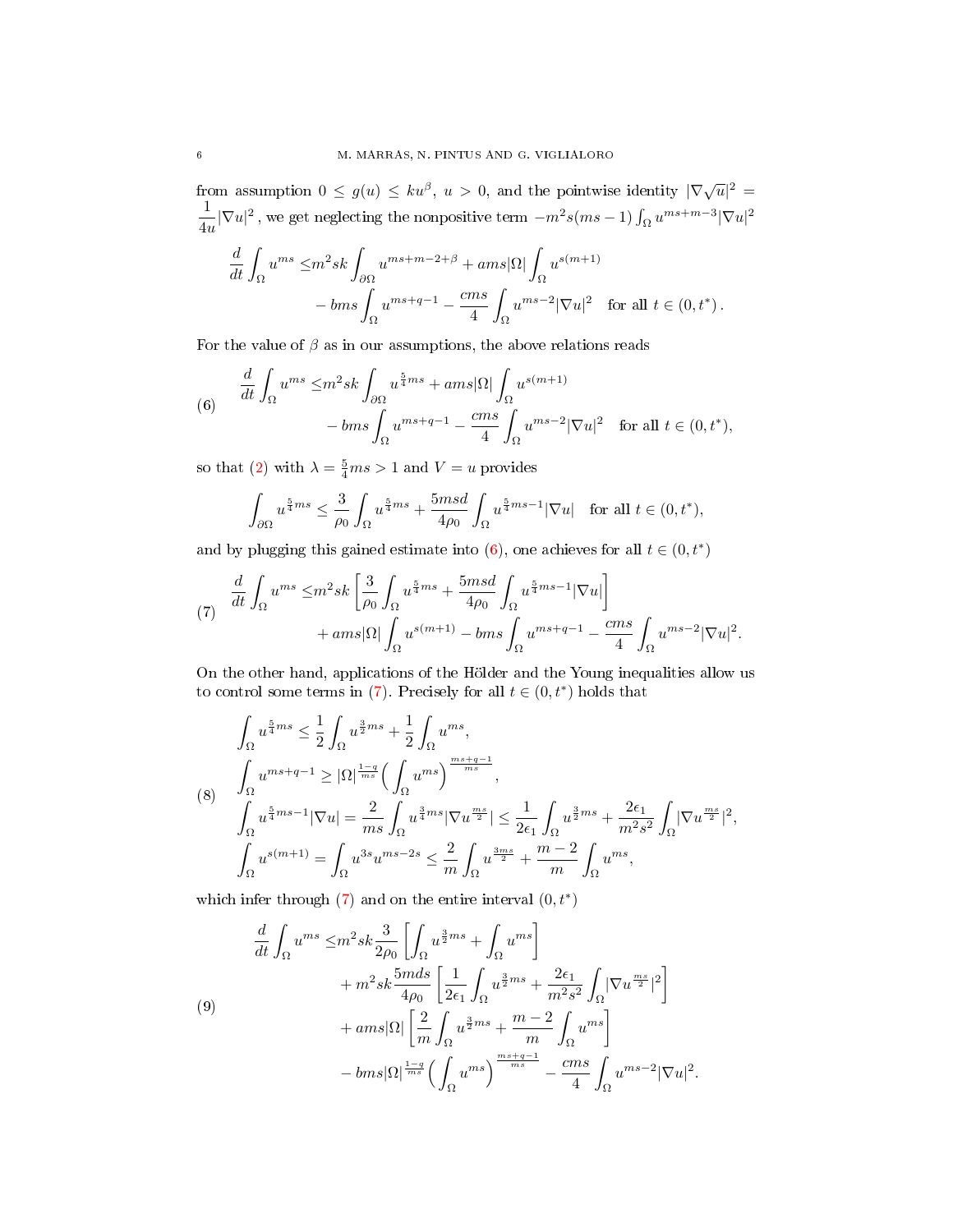As to  $\int_{\Omega} u^{\frac{3}{2}ms}$ , we invoke [\(4\)](#page-3-5) to get on  $(0, t^*)$ 

$$
\int_{\Omega} u^{\frac{3}{2}ms} \leq \frac{3^{\frac{3}{2}}}{2\rho_0^{\frac{3}{2}}} \Big(\int_{\Omega} u^{ms}\Big)^{\frac{3}{2}} + \sqrt{2}\left(\frac{d}{\rho_0} + 1\right)^{\frac{3}{2}} \left[\frac{1}{4\epsilon_2^3} \Big(\int_{\Omega} u^{ms}\Big)^3 + \frac{3\epsilon_2}{4} \int_{\Omega} \lvert \nabla u^{\frac{ms}{2}}\rvert^2\right],
$$

so that, using the identity  $u^{ms-2}|\nabla u|^2 = -\frac{4}{3}$  $\frac{4}{m^2s^2}|\nabla u^{\frac{ms}{2}}|^2$  and introducing the constants

$$
\begin{cases}\nc_1 = a (m-2) s |\Omega| + \frac{3m^2 s k}{2\rho_0}, & c_2 = \left(as |\Omega| + \frac{3m^2 s k}{4\rho_0} + \frac{5m^3 s^2 k d}{16\rho_0 \epsilon_1}\right) \frac{3^{\frac{3}{2}}}{\rho_0^{\frac{3}{2}}}, \\
c_3 = \left(\frac{d}{\rho_0} + 1\right)^{\frac{3}{2}} \frac{1}{4\epsilon_2^3} \left(2\sqrt{2}as |\Omega| + \frac{3\sqrt{2}m^2 s k}{2\rho_0} + \frac{5\sqrt{2}m^3 s^2 k d}{8\rho_0 \epsilon_1}\right), \\
c_4 = \left(\frac{d}{\rho_0} + 1\right)^{\frac{3}{2}} \epsilon_2 \left(\frac{3}{2}\sqrt{2}as |\Omega| + \frac{9\sqrt{2}m^2 s k}{8\rho} + \frac{15\sqrt{2}m^3 s^2 k d}{32\epsilon_1 \rho_0}\right) + \frac{5mdk\epsilon_1}{2\rho_0} - \frac{c}{ms}\n\end{cases}
$$

after some tedious computations, inequality  $(9)$  is simplified to

$$
\varphi' \le c_1 \varphi + c_2 \varphi^{\frac{3}{2}} + c_3 \varphi^3 + c_4 \int_{\Omega} |\nabla u^{\frac{ms}{2}}|^2 - bms |\Omega|^{\frac{1-q}{ms}} \varphi^{\frac{ms+q-1}{ms}} \quad \text{on} \quad (0, t^*),
$$

where for convenience we have set  $\varphi(t) = \varphi := \int_{\Omega} u^{ms}$  on  $(0, t^*)$ .

Additionally, for any fixed  $0 < \epsilon_1 < \frac{2\rho_0 c}{5m^2 s dk}$  there exists  $\epsilon_2 > 0$  such that  $c_4 \leq 0$ , leading to

<span id="page-6-0"></span>(10) 
$$
\varphi' \leq c_1 \varphi + c_2 \varphi^{\frac{3}{2}} + c_3 \varphi^3 - bms |\Omega|^{\frac{1-q}{ms}} \varphi^{\frac{ms+q-1}{ms}} \text{ for all } t \in (0, t^*).
$$

In order to obtain an explicit estimate (see Remark [1](#page-7-1) below) of lower bounds for t<sup>\*</sup>, we do not neglect the negative addendum  $-bms|\Omega|^{\frac{1-q}{ms}}\varphi^{\frac{ms+q-1}{ms}}$  but rather we treat it in terms of  $\varphi^{\frac{3}{2}}$  and  $\varphi^3$ . In this sense, by using Young's inequality, we can write (recall  $m > 2$  and  $p > q$ ) for any  $\epsilon_3 > 0$ 

$$
\varphi^{\frac{3}{2}} = \left(\varphi^{\frac{ms+q-1}{ms}} \epsilon_3^{\frac{4ms-2q+2}{3ms}}\right)^{\frac{3ms}{4ms-2q+2}} \left(\varphi^3 \epsilon_3^{-\frac{4ms-2q+2}{ms-2q+2}}\right)^{\frac{ms-2q+2}{4ms-2q+2}}
$$
  

$$
\leq \frac{3ms}{4ms - 2q + 2} \epsilon_3^{\frac{4ms - 2q+2}{3ms}} \varphi^{\frac{ms+q-1}{ms}} + \frac{ms - 2q + 2}{4ms - 2q + 2} \epsilon_3^{-\frac{4ms - 2q+2}{ms-2q+2}} \varphi^3 \quad \text{on} \quad (0, t^*),
$$

from which  $(10)$  is transformed into

$$
\varphi' \leq c_1 \varphi + \left(c_2 \frac{3ms}{4ms - 2q + 2} \epsilon_3^{\frac{4ms - 2q + 2}{3ms}} - bms|\Omega|^{\frac{1-q}{ms}}\right) \varphi^{\frac{ms + q - 1}{ms}} + \left(c_2 \frac{ms - 2q + 2}{4ms - 2q + 2} \epsilon_3^{-\frac{4ms - 2q + 2}{ms - 2q + 2}} + c_3\right) \varphi^3
$$
 on  $(0, t^*).$ 

Finally, choosing  $\epsilon_3 = \left[\frac{b}{3c_2}(4ms - 2q + 2)\right]\Omega\left|\frac{1-q}{ms}\right|^{\frac{3ms}{4ms-2q+2}} > 0$  and, in turn, setting  $c_5 = c_2 \frac{ms - 2q + 2}{4ms - 2q + 2} \epsilon_3^{-\frac{4ms - 2q + 2}{ms - 2q + 2}} + c_3$  we have (11)  $\varphi(t)' \leq c_1 \varphi(t) + c_5 \varphi^3(t)$  for all  $(0, t^*)$ .

<span id="page-6-1"></span>Now, since we are assuming that  $\varphi(t) \nearrow \infty$  as  $t \searrow t^*$ ,  $\varphi(t)$  can be non decreasing, so that  $\varphi(t) \geq \varphi(0) > 0$  with  $t \in (0, t^*)$ , or non increasing (possibly presenting oscillations), so that there exists a time  $t_1$  where  $\varphi(t_1) = \varphi(0)$ . In any case,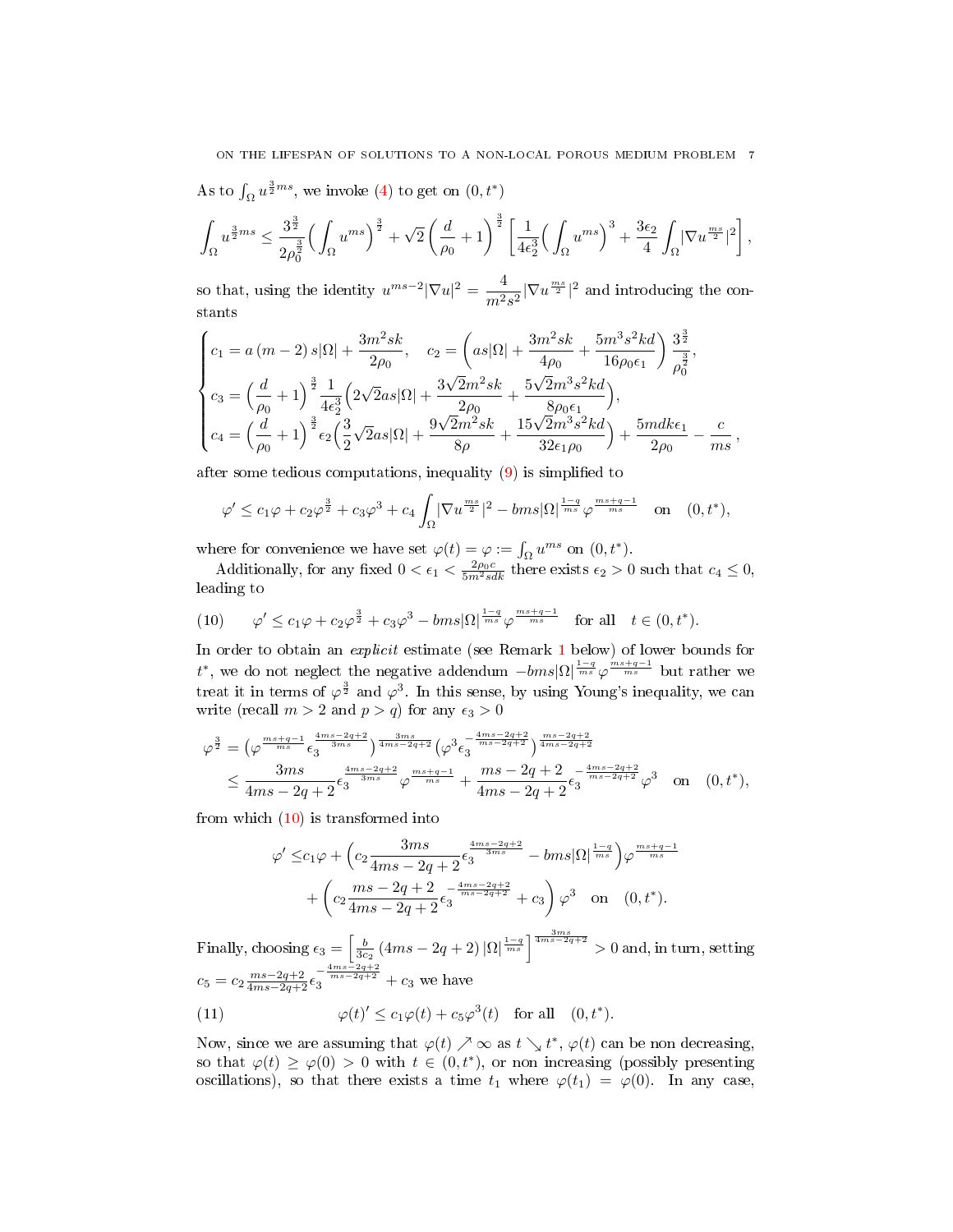$\varphi(t) \geq \varphi(0)$  for all  $t \in [t_1, t^*),$  where  $0 \leq t_1 < t^*$ . Henceforth, by integrating [\(11\)](#page-6-1) between  $t_1$  and  $t^*$ , we arrive at (recall  $\varphi(t_1) = \varphi(0)$ ) this explicit estimate for  $t^*$ :

$$
t^* \ge \int_{\varphi(0)}^{+\infty} \frac{d\tau}{c_1\tau + c_5\tau^3} = \frac{1}{2c_1} \log \left( 1 + \frac{c_1}{c_5} \varphi^{-2}(0) \right).
$$

<span id="page-7-1"></span>Remark 1. We point out that if in [\(10\)](#page-6-0) we ignored the negative term associated to  $\varphi \frac{m s + q - 1}{m s}$ , instead of [\(11\)](#page-6-1) we would write

$$
\varphi(t)' \le c_1 \varphi(t) + c_2 \varphi^{\frac{3}{2}}(t) + c_3 \varphi^3(t) \quad \text{for all} \quad t \in (0, t^*),
$$

and the claim of the theorem would read

$$
t^* \geq \int_{\varphi(0)}^{+\infty} \frac{d\tau}{c_1 \tau + c_2 \tau^{\frac{3}{2}} + c_5 \tau^3},
$$

being in this case the last integral convergent but not explicitly computable.

Through some straightforward manipulations we can prove that the previous theorem holds even in 2-dimensional settings, precisely as established in this

<span id="page-7-0"></span>**Theorem 3.2.** Let  $\Omega$  be a domain of  $\mathbb{R}^2$  satisfying [A](#page-3-2)ssumption A. Then, under the remaining assumptions of Theorem [3.1,](#page-4-1) there exist computable constants  $\bar{c}_1 > 0$ and  $\bar{c}_5 > 0$  such that for  $\varphi(0) = \int_{\Omega} u_0^{m(p-1)} > 0$ 

$$
t^* \ge \frac{1}{\bar{c}_1} \log \left( 1 + \frac{\bar{c}_1}{\bar{c}_5} \varphi^{-1}(0) \right) =: T.
$$

In particular  $I = [0, t^*) \supseteq [0, T)$ .

Proof. Similarly to what done throughout the proof of Theorem [3.1,](#page-4-1) let us rely on [\(7\)](#page-5-1) and [\(8\)](#page-5-3). Conversely, in order to estimate  $\int_{\Omega} u^{\frac{3}{2}ms}$  we have now to refrain from using [\(4\)](#page-3-5) but [\(3\)](#page-3-6), which yields for  $\bar{\epsilon} > 0$ 

$$
\int_{\Omega} u^{\frac{3}{2}ms} \leq \frac{\sqrt{2}}{2\rho_0} \Big( \int_{\Omega} u^{ms} \Big)^{\frac{3}{2}} + \frac{\sqrt{2} (d + \rho_0)}{4\rho_0 \bar{\epsilon}_2^2} \Big( \int_{\Omega} u^{ms} \Big)^2 \n+ \frac{\sqrt{2} (d + \rho_0) \, \bar{\epsilon}_2^2}{4\rho_0} \int_{\Omega} |\nabla u^{\frac{ms}{2}}|^2 \quad \text{for all} \quad t \in (0, t^*).
$$

Subsequently, for  $\varphi(t) = \varphi := \int_{\Omega} u^{ms}$  on  $t \in (0, t^*)$ , manipulations of the previous bound in conjunction with [\(7\)](#page-5-1) and [\(8\)](#page-5-3) provide computable positive constants  $\bar{c}_1$ ,  $\bar{c}_2 = \bar{c}_2(\epsilon_1), \bar{c}_3 = \bar{c}_3(\bar{\epsilon}_2)$  (which we omit to calculate) and

$$
\bar{c}_4 = \bar{c}_4(\epsilon_1, \bar{\epsilon}_2) = \frac{\sqrt{2}}{4\rho_0} (d + \rho_0) \bar{\epsilon}_2^2 \Big( 2as|\Omega| + \frac{3m^2sk}{2\rho_0} + \frac{5m^3s^2kd}{8\epsilon_1\rho_0} \Big) + \frac{5mdk\epsilon_1}{2\rho_0} - \frac{c}{ms},
$$

with the property that the following is ensured:

$$
\varphi' \le \bar{c}_1 \varphi + \bar{c}_2 \varphi^{\frac{3}{2}} + \bar{c}_3 \varphi^2 + \bar{c}_4 \int_{\Omega} |\nabla u^{\frac{ms}{2}}|^2 - bms |\Omega|^{\frac{1-q}{ms}} \varphi^{\frac{ms+q-1}{ms}} \quad \text{on} \quad (0, t^*).
$$

As before, for any fixed  $0 < \epsilon_1 < \frac{2\rho_0 c}{5m^2 s dk}$  there exists  $\bar{\epsilon}_2 > 0$  such that  $\bar{c}_4 \leq 0$  and henceforth

<span id="page-7-2"></span>(12) 
$$
\varphi' \leq \bar{c}_1 \varphi + \bar{c}_2 \varphi^{\frac{3}{2}} + \bar{c}_3 \varphi^2 - bms |\Omega|^{\frac{1-q}{ms}} \varphi^{\frac{ms+q-1}{ms}} \quad \text{on} \quad (0, t^*).
$$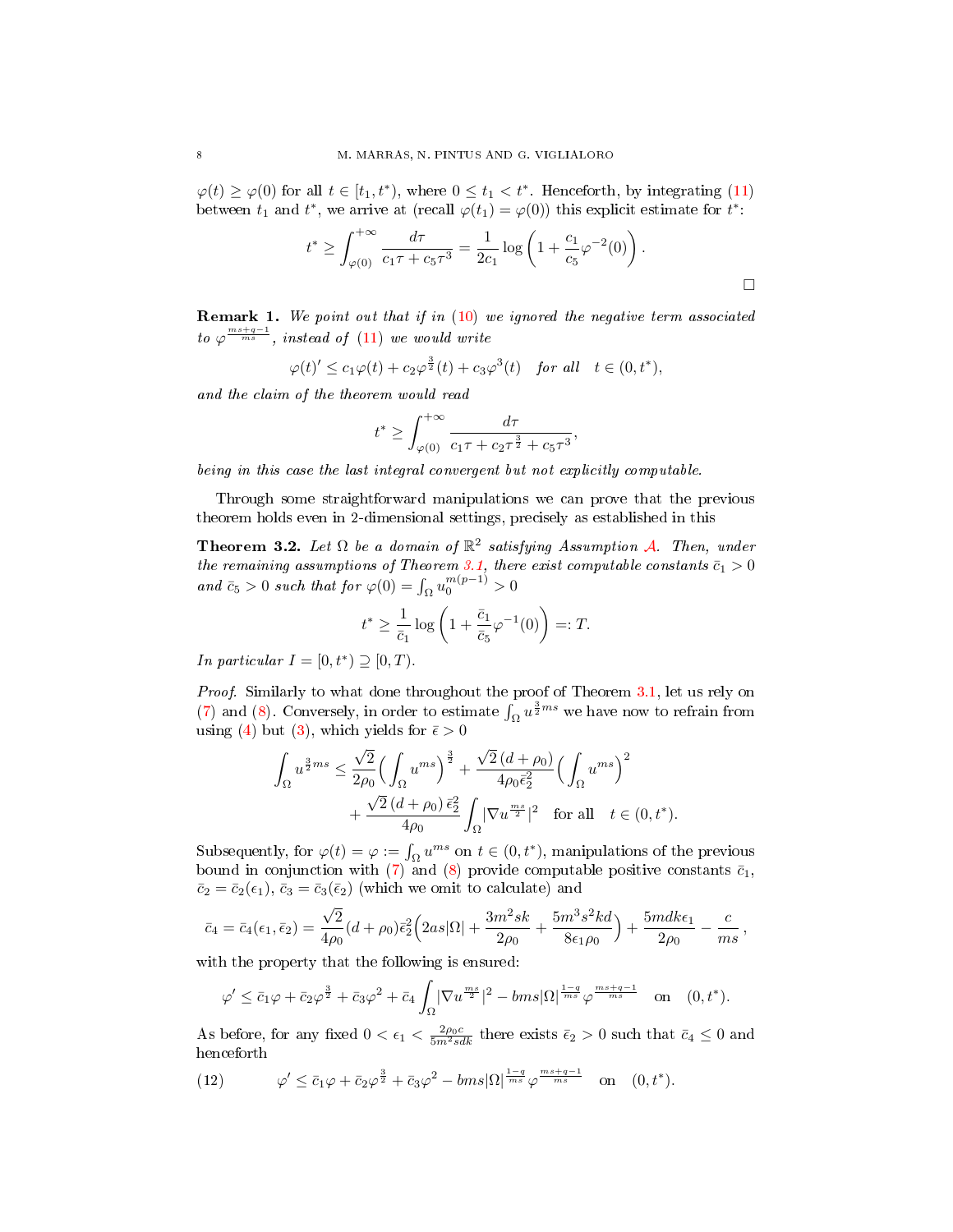Using Hölder's and Young's inequality, we can estimate on  $(0, t^*)$  the term involving  $\varphi^{\frac{3}{2}}$  by means of a combination of  $\varphi^{\frac{ms+q-1}{ms}}$  and  $\varphi^2$ , precisely obtaining

$$
\varphi^{\frac{3}{2}} \leq \frac{ms}{2ms-2q+2} \bar{\epsilon}_3^{\frac{2ms-2q+2}{ms}} \varphi^{\frac{ms+q-1}{ms}} + \frac{ms-2q+2}{2ms-2q+2} \bar{\epsilon}_3^{-\frac{2ms-2q+2}{ms-2q+2}} \varphi^2.
$$

In this way, expression  $(12)$  reads

$$
\varphi' \leq \bar{c}_1 \varphi + \left( \bar{c}_2 \frac{ms}{2ms - 2q + 2} \bar{\epsilon}_3^{\frac{2ms - 2q + 2}{ms}} - bms |\Omega|^{\frac{1-q}{ms}} \right) \varphi^{\frac{ms + q - 1}{ms}} + \left( \bar{c}_3 + \bar{c}_2 \frac{ms - 2q + 2}{2ms - 2q + 2} \bar{\epsilon}_3^{-\frac{2ms - 2q + 2}{ms - 2q + 2}} \right) \varphi^2 \quad \text{for all} \quad t \in (0, t^*),
$$

and for  $\bar{\epsilon}_3 = \left[\frac{2ms-2q+2}{\bar{c}_2}b|\Omega|^{\frac{1-q}{ms}}\right]^{\frac{ms}{2ms-2q+2}}$  and  $\bar{c}_5 = \frac{ms-2q+2}{2ms-2q+2}\bar{c}_2\bar{\epsilon}_3^{-\frac{2ms-2q+2}{ms-2q+2}} + \bar{c}_3$  we finally have

(13) 
$$
\varphi(t)' \leq \bar{c}_1 \varphi(t) + \bar{c}_5 \varphi^2(t) \quad \text{for all} \quad t \in (0, t^*).
$$

As a consequence of these operations, and reasoning as in Theorem [3.1,](#page-4-1) our claim is given since

<span id="page-8-1"></span>
$$
t^* \ge \int_{\varphi(0)}^{+\infty} \frac{d\tau}{\bar{c}_1 \tau + \bar{c}_5 \tau^2} = \frac{1}{\bar{c}_1} \log \left( 1 + \frac{\bar{c}_1}{\bar{c}_5} \varphi^{-1}(0) \right).
$$

Remark 2. In line with Remark [1,](#page-7-1) but unlike its conclusion, if in [\(12\)](#page-7-2) we neglected the last negative part, instead of [\(13\)](#page-8-1) we would have

$$
\varphi(t) \leq \bar{c}_1 \varphi(t) + \bar{c}_2 \varphi^{\frac{3}{2}}(t) + \bar{c}_3 \varphi^2(t) \quad on \quad (0, t^*),
$$

and the claim of the theorem would read

$$
t^* \ge \int_{\varphi(0)}^{+\infty} \frac{d\tau}{\bar{c}_1 \tau + \bar{c}_2 \tau^{\frac{3}{2}} + \bar{c}_3 \tau^2} =: T,
$$

being the last integral also explicitly computable if (and only if)  $\Upsilon := 4\bar{c}_1\bar{c}_3 - \bar{c}_2^2 \geq 0$ . More exactly, properties of inverse hyperbolic functions give

$$
T=\begin{cases} -\frac{\bar{c}_2\pi-2\bar{c}_2\arctan\left(\frac{\bar{c}_2+2\bar{c}_3\sqrt{\varphi(0)}}{\sqrt{-\bar{c}_2^2+4\bar{c}_1\bar{c}_3}}\right)}{\bar{c}_1\sqrt{-\bar{c}_2^2+4\bar{c}_1\bar{c}_3}}-\frac{1}{\bar{c}_1}\log\left(\frac{\bar{c}_3\varphi(0)}{\bar{c}_1+\bar{c}_2\sqrt{\varphi(0)}+\bar{c}_3\varphi(0)}\right) & \text{ if } \Upsilon>0,\\ \frac{-2}{\sqrt{c_1}(\sqrt{c_1}+\sqrt{c_1\varphi(0)})}-\frac{1}{\bar{c}_1}\log\left(\frac{\varphi(0)}{\sqrt{\bar{c}_1}+\sqrt{\varphi(0)}\sqrt{\bar{c}_3}}\right)^2\right)+\frac{1}{\bar{c}_1}\log\left(\frac{1}{\bar{c}_3}\right) & \text{ if } \Upsilon=0. \end{cases}
$$

3.2. A criterion for global existence. In the last result, we are interested to examine the opposite situation described in Theorems [3.1](#page-4-1) and [3.2.](#page-7-0) More exactly, we establish that when the effect of the source (coefficient  $p$ ) is enough stronger than that of the diffusion (coefficient m) but weaker than the one of the dampening (coefficient  $q$ ), if a double stabilizing effect from the diffusion and the absorption somehow surpasses the same action of the source, system  $(1)$  does not suffer from blow-up phenomena, even for arbitrary large initial data  $u_0(\mathbf{x})$  and in presence of an incoming flow of the population  $u$ .

<span id="page-8-0"></span>**Theorem 3.3.** Let  $\Omega$  be a domain of  $\mathbb{R}^N$ ,  $N \geq 1$ , satisfying [A](#page-3-2)ssumption A. Moreover, for  $a, b, c, k > 0, q > p > m > 1, 2p < m + q$  let  $0 \le g(\xi) \le k\xi^{p-m+1}$ , with  $\xi \geq 0$ . If u is a classical solution, in the sense of Definition [CS](#page-3-0), to [\(1\)](#page-0-1) emanating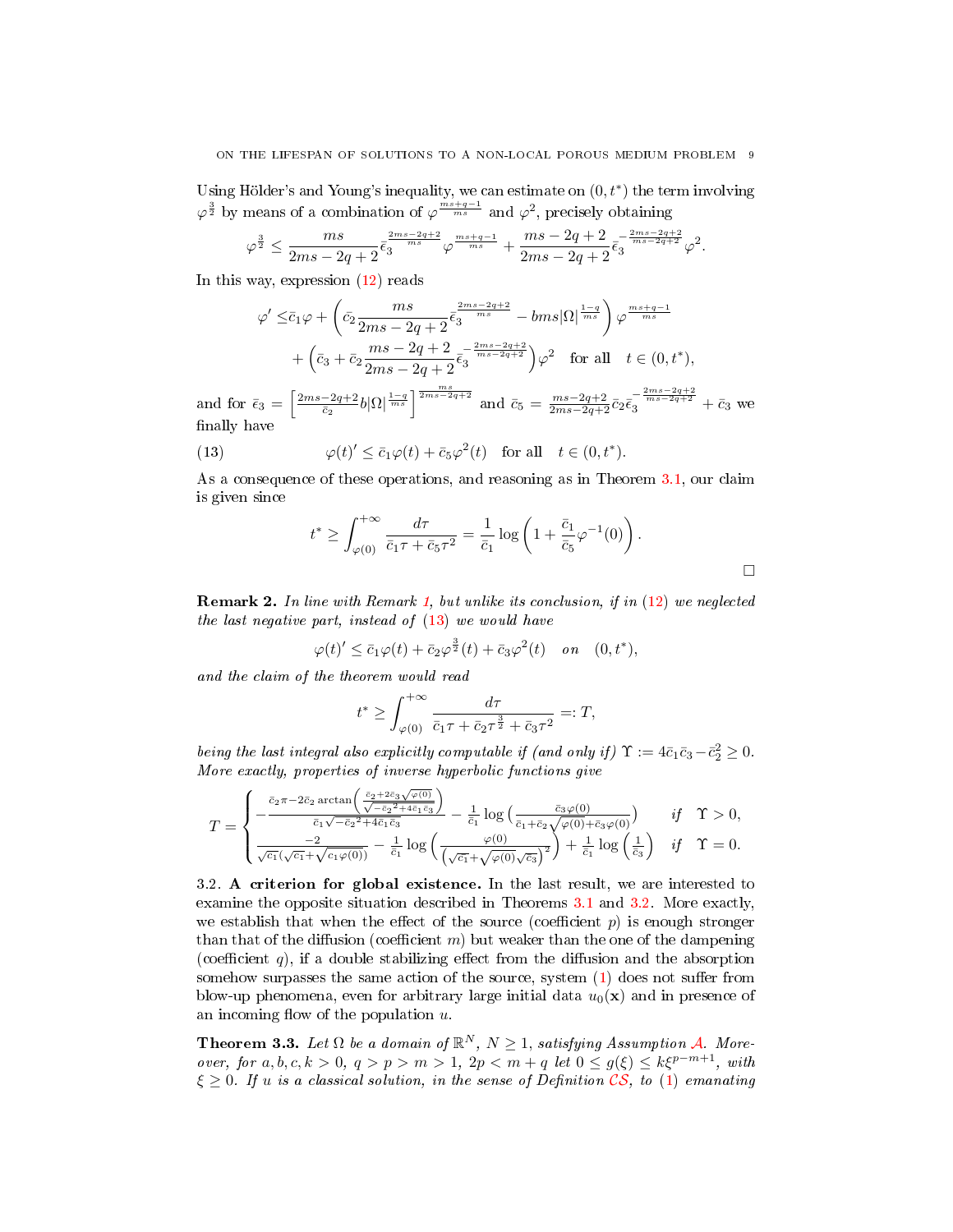from a positive initial data  $u_0 := u_0(\mathbf{x}) \in C^{2+\alpha}(\Omega) \cap C^1(\bar{\Omega}),$  for some  $0 < \alpha < 1$ and such that  $\nabla u_0 \cdot \boldsymbol{\nu} = g(u_0)$  on  $\partial \Omega$ , then  $t^* = \infty$ , or equivalently  $I = [0, \infty)$ .

*Proof.* If u is a positive classical solution of [\(1\)](#page-0-1) defined in  $\Omega \times (0, t^*)$  and satisfying  $u_{\nu} = g(u)$  on  $\partial \Omega$ , by differentiating  $\int_{\Omega} u^2$  we derive

<span id="page-9-0"></span>
$$
\frac{d}{dt} \int_{\Omega} u^2 = 2 \int_{\Omega} u \left( \Delta u^m + a \int_{\Omega} u^p - bu^q - c |\nabla \sqrt{u}|^2 \right)
$$
\n
$$
\leq 2mk \int_{\partial \Omega} u^{p+1} - 2m \int_{\Omega} u^{m-1} |\nabla u|^2 + 2a |\Omega| \int_{\Omega} u^{p+1} - 2b \int_{\Omega} u^{q+1}
$$
\n
$$
- 2c \int_{\Omega} u |\nabla \sqrt{u}|^2 \quad \text{for all} \quad t \in (0, t^*),
$$

where we have employed the following bound, consequence of the Hölder inequality:

$$
\int_{\Omega} u \int_{\Omega} u^p \le \left( \int_{\Omega} u^{p+1} \right)^{\frac{1}{p+1}} |\Omega|^{\frac{p}{p+1}} \left( \int_{\Omega} u^{p+1} \right)^{\frac{p}{p+1}} |\Omega|^{\frac{1}{p+1}} = |\Omega| \int_{\Omega} u^{p+1} \quad \text{on } (0, t^*) .
$$

An application of [\(2\)](#page-3-4) and the identity  $\frac{m+1}{2}u^p|\nabla u|=u^{\frac{2p-m+1}{2}}|\nabla u^{\frac{m+1}{2}}|$  provide

<span id="page-9-1"></span>(15) 
$$
\int_{\partial\Omega} u^{p+1} \leq \frac{N}{\rho_0} \int_{\Omega} u^{p+1} + \frac{2d(p+1)}{\rho_0(m+1)} \int_{\Omega} u^{\frac{2p-m+1}{2}} |\nabla u^{\frac{m+1}{2}}| \text{ on } (0, t^*) .
$$

Now, by considering that

$$
-2m\int_{\Omega} u^{m-1} |\nabla u|^2 = -\frac{8m}{(m+1)^2} \int_{\Omega} |\nabla u^{\frac{m+1}{2}}|^2 \quad \text{on} \quad (0, t^*),
$$

relation  $(14)$  becomes by virtue of  $(15)$ 

<span id="page-9-2"></span>(16) 
$$
\frac{d}{dt} \int_{\Omega} u^2 \le \frac{2kNm}{\rho_0} \int_{\Omega} u^{p+1} + \frac{4kdm (p+1)}{\rho_0 (m+1)} \int_{\Omega} u^{\frac{2p-m+1}{2}} |\nabla u^{\frac{m+1}{2}}| \n- \frac{8m}{(m+1)^2} \int_{\Omega} |\nabla u^{\frac{m+1}{2}}|^2 + 2a|\Omega| \int_{\Omega} u^{p+1} \n- 2b \int_{\Omega} u^{q+1} \quad \text{for all } t \in (0, t^*),
$$

where, evidently, we have neglected the nonpositive term  $-2c \int_{\Omega} u |\nabla \sqrt{u}|^2$ . Additionally, from the Young inequality we obtain that for any  $\sigma > 0$ 

$$
\int_\Omega u^{\frac{2p-m+1}{2}}|\nabla u^{\frac{m+1}{2}}|\leq \frac{\sigma}{2}\int_\Omega u^{2p-m+1}+\frac{1}{2\sigma}\int_\Omega|\nabla u^{\frac{m+1}{2}}|^2\quad\text{on }(0,t^*)\,,
$$

so that fixing  $\sigma = \frac{kd(p+1)(m+1)}{4\rho_0}$  $\frac{(-1)(m+1)}{4\rho_0}$  this expression holds

$$
\frac{4kd\left(p+1\right)}{\rho_0\left(m+1\right)}m\int_{\Omega}u^{\frac{2p-m+1}{2}}|\nabla u^{\frac{m+1}{2}}|\leq\frac{8m}{\left(m+1\right)^2}\sigma^2\int_{\Omega}u^{2p-m+1}\\\quad+\frac{8m}{\left(m+1\right)^2}\int_{\Omega}|\nabla u^{\frac{m+1}{2}}|^2\quad\text{on}\quad(0,t^*).
$$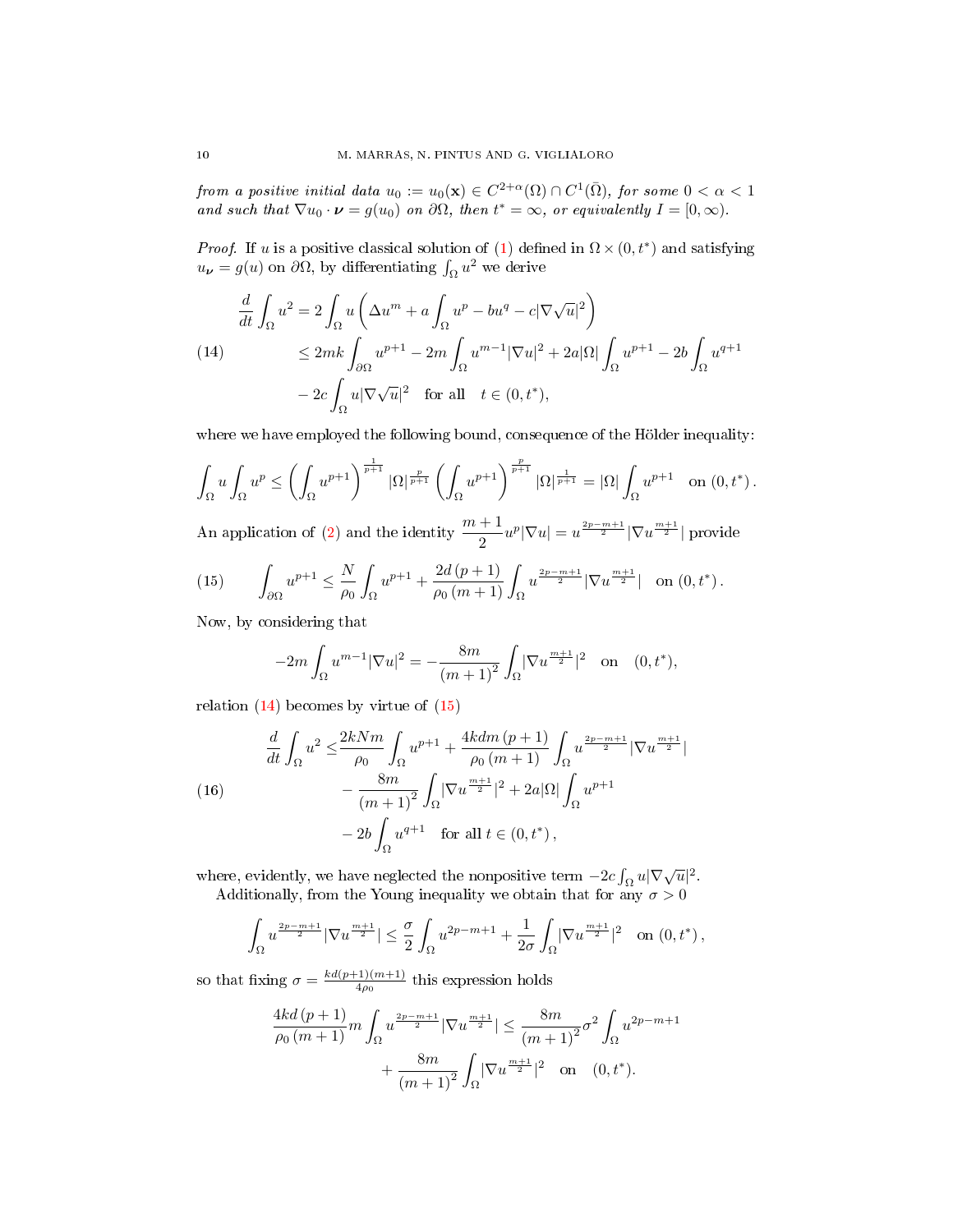Combining this gained bound with [\(16\)](#page-9-2), we get

<span id="page-10-1"></span>(17) 
$$
\frac{d}{dt} \int_{\Omega} u^2 \le \frac{2kNm}{\rho_0} \int_{\Omega} u^{p+1} + \frac{8m}{(m+1)^2} \sigma^2 \int_{\Omega} u^{2p-m+1} + 2a|\Omega| \int_{\Omega} u^{p+1} - 2b \int_{\Omega} u^{q+1} \quad \text{on } (0, t^*) .
$$

Since  $\frac{(q+1)(p-m)}{q-p} + \frac{(p+1)(q-2p+m)}{q-p} = 2p-m+1$ , Young's inequality produces for any  $\epsilon > 0$ 

<span id="page-10-0"></span>(18) 
$$
\int_{\Omega} u^{2p-m+1} \le (1-\alpha) \epsilon \int_{\Omega} u^{q+1} + \alpha \epsilon^{\frac{\alpha-1}{\alpha}} \int_{\Omega} u^{p+1} \text{ on } (0, t^*),
$$

where  $0 < \alpha = \frac{q+m-2p}{q-p} < 1$  in view of the hypothesis  $q > p > m$  and  $2p < m+q$ . Subsequently, by plugging  $(18)$  into  $(17)$ , we obtain

<span id="page-10-2"></span>(19)  
\n
$$
\frac{d}{dt} \int_{\Omega} u^2 \le \left( \frac{2kNm}{\rho_0} + 2a|\Omega| + \frac{8m\sigma^2 \alpha}{(m+1)^2} \epsilon^{\frac{\alpha-1}{\alpha}} \right) \int_{\Omega} u^{p+1} + \left( \frac{8m\sigma^2}{(m+1)^2} (1-\alpha)\epsilon - 2b \right) \int_{\Omega} u^{q+1} = M_1 \int_{\Omega} u^{p+1} - M_2 \int_{\Omega} u^{q+1} \quad \text{on } (0, t^*),
$$

where

$$
M_1 = \frac{2kNm}{\rho_0} + 2a|\Omega| + \frac{8m\sigma^2\alpha}{(m+1)^2} \epsilon^{\frac{\alpha-1}{\alpha}}, \quad M_2 = 2b - \frac{8m\sigma^2\epsilon(1-\alpha)}{(m+1)^2}.
$$

Now we let  $\epsilon > 0$  sufficiently small as to ensure  $M_2 > 0$  (as an example we see that for  $\epsilon = \frac{b(m+1)^2}{8m\sigma^2(1-\alpha)}$  we have  $M_2 = b$ ). Thereafter, since the Hölder inequality (recall  $p < q$ ) gives

$$
\int_{\Omega} u^{p+1} \le \left( \int_{\Omega} u^{q+1} \right)^{\frac{p+1}{q+1}} |\Omega|^{\frac{q-p}{q+1}} \quad \text{on } (0, t^*),
$$

we deduce from  $(19)$  that

<span id="page-10-3"></span>(20) 
$$
\psi' \le M_1 \left( \int_{\Omega} u^{q+1} \right)^{\frac{p+1}{q+1}} \left[ |\Omega|^{\frac{q-p}{q+1}} - \frac{M_2}{M_1} \left( \int_{\Omega} u^{q+1} \right)^{\frac{q-p}{q+1}} \right] \text{ on } (0, t^*),
$$

where we introduced  $\psi(t) = \psi := \int_{\Omega} u^2$  for all  $t \in (0, t^*)$ . In order to establish an absorptive differential inequality for  $\psi$ , we use again Hölder's inequality to observe that

$$
\psi \le \left(\int_{\Omega} u^{q+1}\right)^{\frac{2}{q+1}} |\Omega|^{\frac{q-1}{q+1}} \Rightarrow -\left(\int_{\Omega} u^{q+1}\right)^{\frac{q-p}{q+1}} \le -\psi^{\frac{q-p}{2}} |\Omega|^{\frac{(1-q)(q-p)}{2(q+1)}} \quad \text{on} \quad (0, t^*),
$$

so that in view of [\(20\)](#page-10-3) we arrive at this initial value problem,

$$
\begin{cases} \psi'(t) \leq M_1 \left( \int_{\Omega} u^{q+1} \right)^{\frac{p+1}{q+1}} \left[ |\Omega|^{\frac{q-p}{q+1}} - \frac{M_2}{M_1} |\Omega|^{\frac{(1-q)(q-p)}{2(q+1)}} \psi^{\frac{q-p}{2}}(t) \right] & \text{on } (0, t^*), \\ \psi(0) = \int_{\Omega} u_0^2 > 0, \end{cases}
$$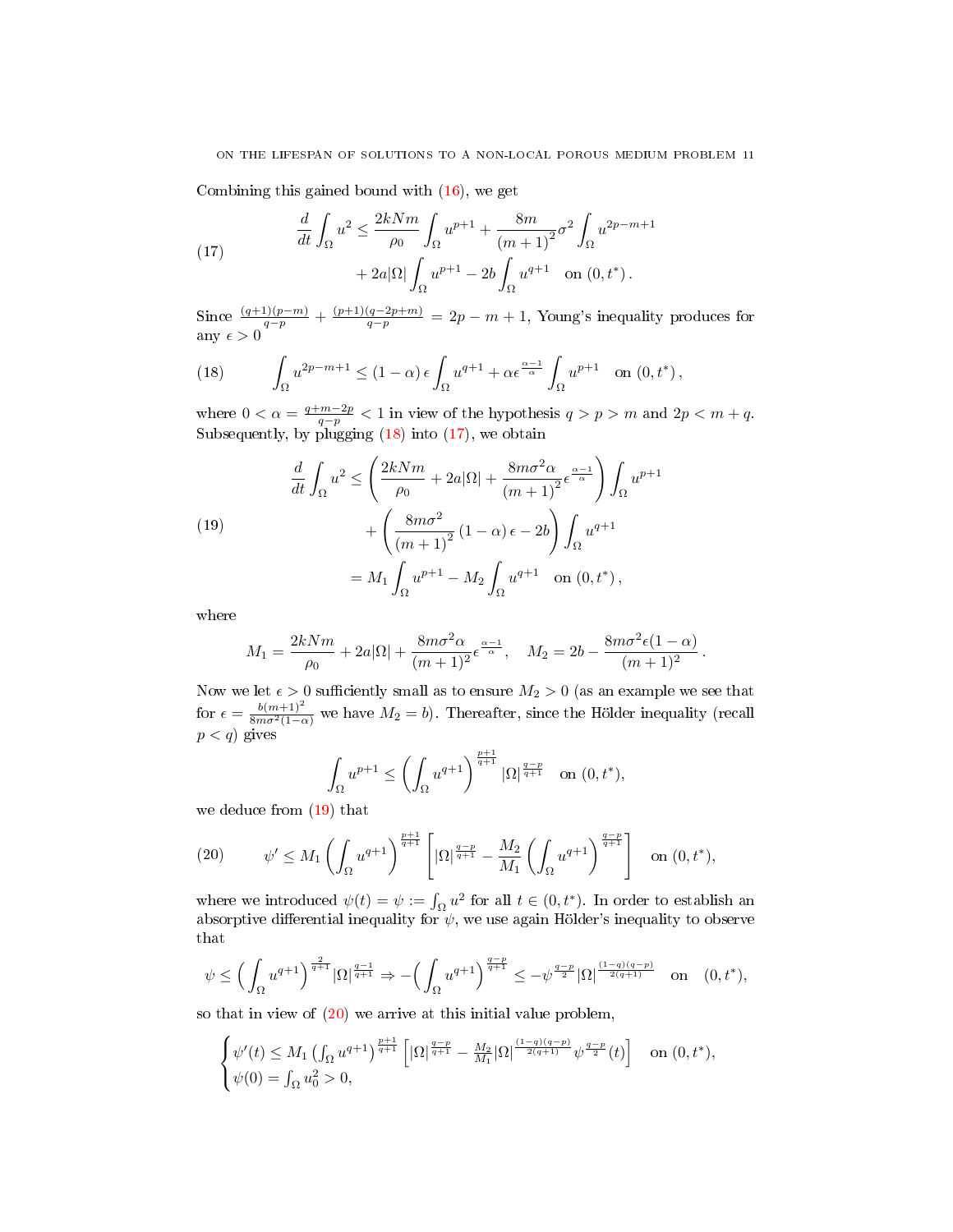from which is guaranteed that

<span id="page-11-18"></span>(21) 
$$
\psi(t) \leq C := \max \left\{ \int_{\Omega} u_0^2, |\Omega| \left( \frac{M_1}{M_2} \right)^{\frac{2}{q-p}} \right\} \text{ for all } t \in (0, t^*).
$$

Finally, well know extension results for ODE's with locally Lipschitz continuous right side (see, for instance, [\[8\]](#page-11-17)), show that  $t^* = \infty$ ; indeed, if  $t^*$  were finite,  $\psi(t) \nearrow +\infty$  as  $t \searrow t^*$  and it would contradict [\(21\)](#page-11-18).

Acknowledgements. The authors thank professor Stella Piro Vernier for her fruitful remarks and indications. MM and GV are members of the Gruppo Nazionale per l'Analisi Matematica, la Probabilità e le loro Applicazioni (GNAMPA) of the Istituto Nazionale di Alta Matematica (INdAM) and are partially supported by the research project Integro-differential Equations and Non-Local Problems, funded by Fondazione di Sardegna (2017).

#### **REFERENCES**

- <span id="page-11-2"></span>[1] M. Aida, T. Tsujikawa, M. Efendiev, A. Yagi, and M. Mimura. Lower estimate of the attractor dimension for a chemotaxis growth system. J. London. Math. Soc.,  $74(02):453-474$ , 2006.
- <span id="page-11-12"></span>[2] F. Andreu, J. M. Mazón, F. Simondon, and J. Toledo. Blow-up for a class of nonlinear parabolic problems.  $Asymptot.$   $Anal.,$   $29(2):143-155,$   $2002.$
- <span id="page-11-0"></span>[3] D. G. Aronson. The porous medium equation, pages 1-46. Springer Berlin Heidelberg, Berlin, Heidelberg, 1986.
- <span id="page-11-16"></span>[4] C. Bandle and H. Brunner. Blowup in diffusion equations: A survey. J. Comput. Appl. Math.,  $97(1):3 - 22, 1998.$
- <span id="page-11-11"></span>[5] V. A. Galaktionov. A boundary value problem for the nonlinear parabolic equation  $u_t =$  $\Delta u^{\sigma+1}+u^\beta$ . Differentsial'nye Uravneniya, 17(5):836–842, 956, 1981.
- <span id="page-11-8"></span>[6] V. A. Galaktionov. Blow-up for quasilinear heat equations with critical Fujita's exponents. Proc. Roy. Soc. Edinburgh: Section A Mathematics,  $124(3):517-525$ , 1994.
- <span id="page-11-9"></span>[7] V. A. Galaktionov, S. P. Kurdyumov, A. P. Mikhailov, and A. A. Samarskii. Unbounded solutions of the Cauchy problem for the parabolic equation  $u_t = \nabla (u^{\sigma} \nabla u) + u^{\beta}$ . Sov. Phys. Dokl., 1980.
- <span id="page-11-17"></span>[8] C. Grant. Theory of Ordinary Differential Equations. CreateSpace Independent Publishing Platform.
- <span id="page-11-1"></span>[9] M. E. Gurtin and R. C. MacCamy. On the diffusion of biological populations. Math. Biosc., 33(1):3549, 1977.
- <span id="page-11-5"></span>[10] H. Kielhöfer. Halbgruppen und semilineare anfangs-randwertprobleme. Manuscripta Math.,  $12(2):121-152, 1974.$
- <span id="page-11-6"></span>[11] N. V. Krylov. Nonlinear elliptic and parabolic equations of the second order, volume 7 of Mathematics and its Applications (Soviet Series). D. Reidel Publishing Co., Dordrecht, 1987.
- <span id="page-11-7"></span>[12] O. A. Ladyženskaja, V. A. Solonnikov, and N. N. Ural'ceva. Linear and Quasi-Linear Equations of Parabolic Type. In Translations of Mathematical Monographs, volume 23. American Mathematical Society, 1988.
- <span id="page-11-10"></span>[13] H. A. Levine. The role of critical exponents in blowup theorems.  $SIAM$   $Rev., 32(2):262-288$ , 1990.
- <span id="page-11-15"></span>[14] F. Li and C. Xie. Global existence and blow-up for a nonlinear porous medium equation. Appl. Math. Lett.,  $16(2):185 - 192$ , 2003.
- <span id="page-11-13"></span>[15] Y. Liu. Blow-up phenomena for the nonlinear nonlocal porous medium equation under Robin boundary condition. Comput. Math. Appl.,  $66(10):2092-2095$ , 2013.
- <span id="page-11-14"></span> $[16]$  Y. Liu. Lower bounds for the blow-up time in a non-local reaction diffusion problem under nonlinear boundary conditions. Math. Comput. Model.,  $57(3):926 - 931$ , 2013.
- <span id="page-11-3"></span>[17] M. Marras, S. Vernier-Piro, and G. Viglialoro. Blow-up phenomena in chemotaxis systems with a source term. Math. Method Appl. Sci.,  $39(11):2787-2798$ , 2016.
- <span id="page-11-4"></span>[18] M. Marras and G. Viglialoro. Boundedness in a fully parabolic chemotaxis-consumption system with nonlinear diffusion and sensitivity, and logistic source. Math. Nachr., 291(14-15):23182333.